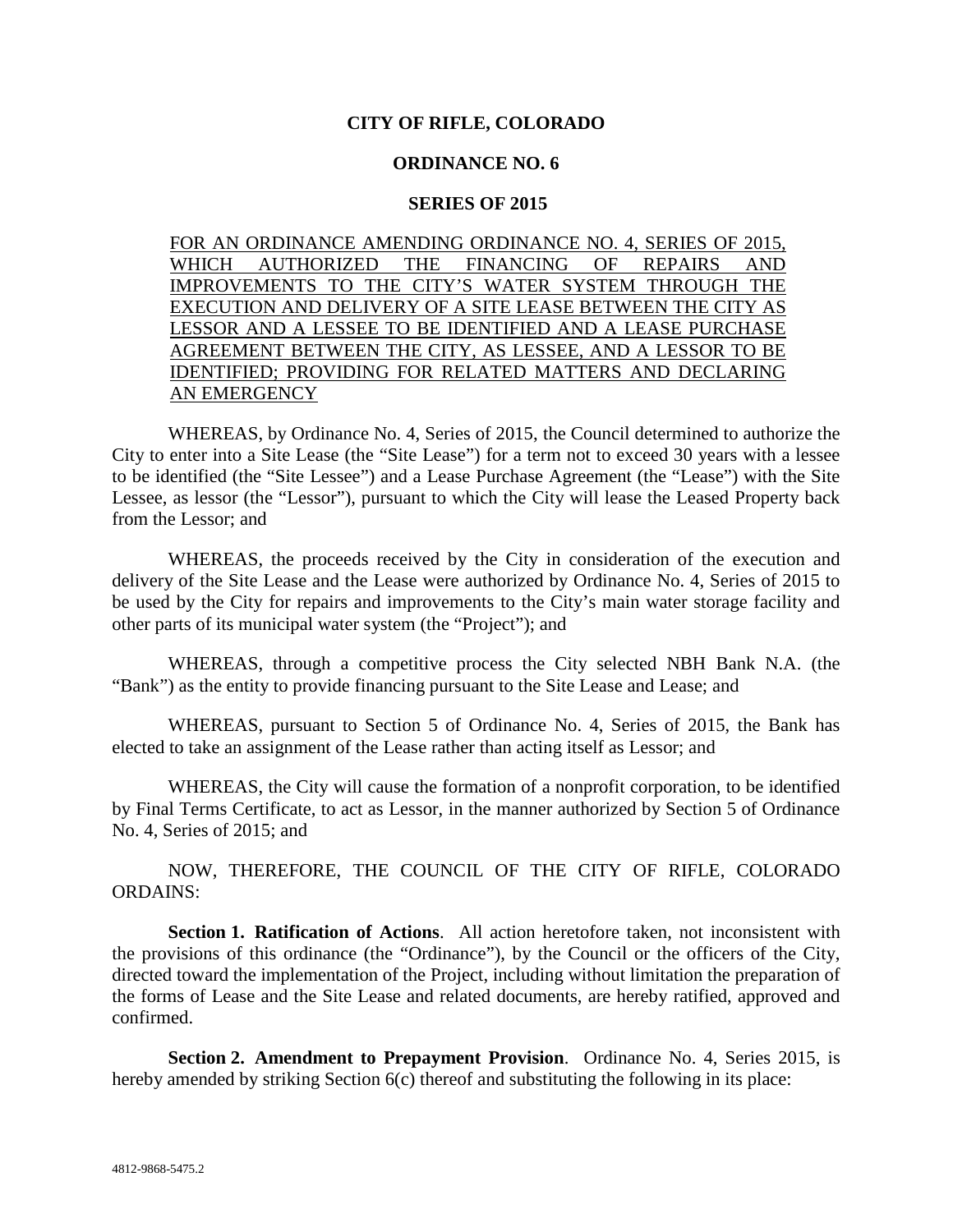(c) the Lease, including all renewal terms thereof, shall terminate not later than December 31, 2040, and may also be made subject to prepayment and termination in whole or in part, with a prepayment premium calculated in the following manner: the prepayment premium shall be equal to (1) the present value of the difference between (a) the amount that would be realized by the Bank on the prepaid amount for the remaining term of the Lease at the fixed rate provided in the Lease for the interest component of Base Rentals and (b) the amount that would be realized by the Bank by reinvesting such prepaid amount for the remaining term of the Lease at the (i) then-current market swap rate in effect at the time of prepayment, as determined by the Bank plus (ii) a spread not to exceed 1.50%, as determined by Final Terms Certificate; both (a) and (b) being discounted at such then-current market swap rate excluding the spread; plus (2) the interest component of Base Rentals accrued from the last payment date to the date of prepayment. Should such present value have no value or a negative value, the Lease may be prepaid in whole or in part without prepayment premium.

For purposes of the foregoing paragraph, the term "market swap rate" means the swap rate sourced from the Federal Reserve's *"H.15 Selected Interest Rates"* with a tenor closest to the remaining term of the Lease from the prepayment date to the final scheduled payment of Base Rentals. In the event that the remaining term of the Lease is in between tenors of available swap rates as published in the Federal Reserve's *"H.15 Selected Interest Rates,"* a then-current swap rate will be interpolated by using the two published swap rates with tenors closest to the remaining term of the Lease. In the event that the Federal Reserve's *"H.15 Selected Interest Rates"* is no longer available, the Bank will identify a reasonably comparable alternate swap rate, the source of which shall be disclosed to the City.

Except as expressly provided by this Ordinance, all other provisions of Ordinance No. 4, Series of 2015 shall continue in full force and effect without amendment.

**Section 3. Severability.** If any section, paragraph, clause or provision of this Ordinance shall for any reason be held to be invalid or unenforceable, the invalidity or unenforceability of such section, paragraph, clause or provision shall not affect any of the remaining provisions of this Ordinance.

**Section 4. Repealer of Measures**. All acts, orders, resolutions, ordinances or parts thereof, in conflict with this Ordinance or with any of the documents hereby approved, are hereby repealed only to the extent of such conflict. This repealer shall not be construed as reviving any resolution, ordinance, or part thereof heretofore repealed.

**Section 5. Declaration of Emergency**. The Council hereby finds and determines that, due to the risk of higher interest rates resulting in higher Base Rental payments if the Lease cannot be executed and delivered promptly, there exists an emergency with respect to the consummation of the transaction authorized hereby. Therefore, this Ordinance, being necessary to the public peace, health and safety, shall take effect immediately upon its passage and shall be published as soon as reasonably possible thereafter.